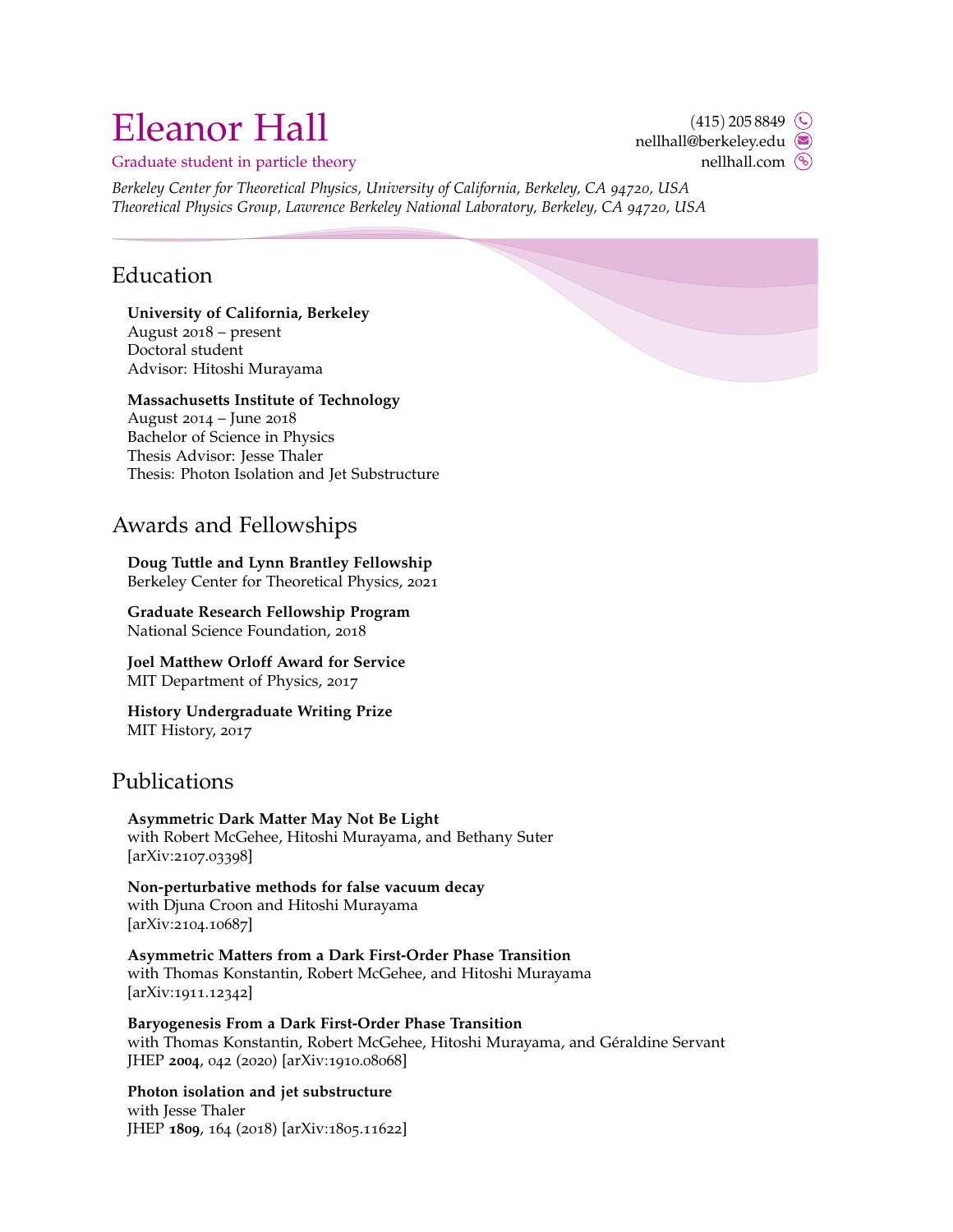## Presentations

#### *Invited talks*

**False vacuum decay in strongly-interacting dark sectors** Aspen Center for Physics winter workshop: A Rainbow of Dark Sectors, March 25, 2021.

#### *Other Conference Talks*

**Non-perturbative methods for false vacuum decay** Strong and Electroweak Matter, June 30, 2021.

**Matter Through the Looking Glass** University of Tokyo, Berkeley Week at Kavli IPMU, January 14, 2020.

**Anisotropic Dielectric Tensors in 2D Heterostructures** MIT, Harvard-MIT Undergraduate Physics Research Conference, October 1, 2016.

#### *External Seminars*

**Non-perturbative methods for false vacuum decay** University of Florida, October 29, 2021.

**Non-perturbative methods for false vacuum decay** Helsinki Institute of Physics, October 20, 2021.

**Non-perturbative methods for false vacuum decay** TRIUMF, October 13, 2021.

**Non-perturbative methods for false vacuum decay** University of Toronto, September 30, 2021.

#### *Internal Seminars*

**Non-perturbative methods for false vacuum decay** UC Berkeley, BCTP 4D Seminar, April 26 2021.

**Matter Through the Looking Glass** UC Berkeley, BCTP 4D Seminar, June 15, 2020.

**Photon Isolation and Jet Substructure** MIT, LHC/BSM/DM Journal Club, September 29, 2017.

### Research experience

#### **Berkeley Center for Theoretical Physics**

*Advisor: Hitoshi Murayama* (February 2019 – Present)

*Completed – With Djuna Croon and Hitoshi Murayama:* started and led an international collaboration. Originated and developed a new, non-perturbative formalism for false vacuum decay based on the functional renormalization group which is robust to strong interactions. *With Thomas Konstandin, Robert McGehee, Hitoshi Murayama, and Geraldine Servant:* developed new models for baryogenesis in which the standard model baryon asymmetry is the result of electroweak-like baryogenesis in a hidden dark sector. *Ongoing – With Djuna Croon:* performing in-depth analyses of our false vacuum decay formalism at finite temperature and more extensive field content. Applying our methods to QCD and QCD-like theories to make the first reliable predictions of gravitational wave signals from chiral phase transitions. *With Djuna Croon and Rachel Houtz:* setting new warm dark matter constraints on axions using the functional renormalization group.